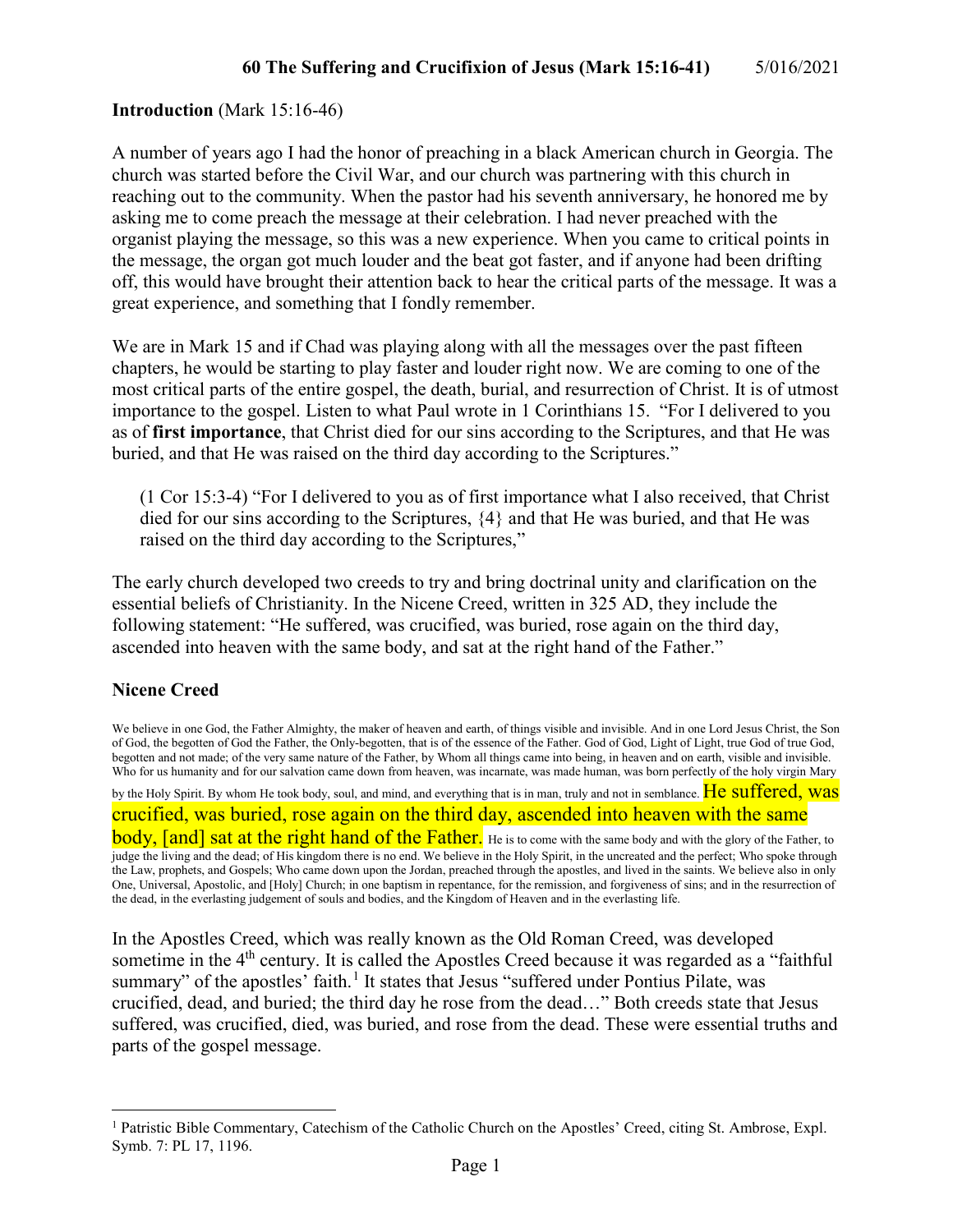# **Apostles' Creed** (Traditional Version)

I believe in God, the Father Almighty, maker of heaven and earth; And in Jesus Christ his only Son, our Lord; who was conceived by the Holy Spirit, born of the Virgin Mary, **suffered under Pontius Pilate, was crucified, dead, and buried; the** third day he rose from the dead (hell); he ascended into heaven, and sitteth at the right hand of God the Father Almighty; from thence he shall come to judge the quick and the dead. I believe in the Holy Spirit, the holy catholic (universal) church, the communion of saints, the forgiveness of sins, the resurrection of the body, and the life everlasting. Amen.

Our passage today is about the suffering and death of Christ. It is one of the most important passages in the whole gospel of Mark. Everything in the gospel thus far has been building up to this point. Next week we will cover the burial and resurrection of Christ, which will be a continuation of these essential gospel components.

#### **Jesus' Suffering and Crucifixion**

- 1. Jesus' Suffering (Mark 15:16-32)
- 2. Jesus' Death (Mark 15:33-41)

### **1. Jesus Was Mocked and Abused** (Mark 15:16-32)

The first part of our text is about Jesus being mocked and abused. In verses 16-23, Jesus was mocked and abused by the soldiers. In verses 24-30, Jesus is mocked and abused by the robbers and passer-byers. Finally, in verses 31-32 Jesus is mocked by the priests and religious leaders. Jesus suffered physical abuse and He also suffered mental and emotional abuse. It had been prophesied that He would suffer, and Jesus had declared it in advance to His disciples, and text covers His mocking and abuse.

#### **Mocked and Abused by the Soldiers** (Mark 15:16-23)

A riot was forming and Pilate gave in to the peer pressure and released Barabbas, and ordered Jesus to be crucified. So, the soldiers took Him away into the Praetorium, which was in the palace. They called together the whole cohort. As a reminder, a legion consisted of two or more cohorts. Each cohort had ten units, and each unit had six centurions. There were eighty soldiers under each centurion, so a cohort had a minimum of 4,800 soldiers, not counting all the special forces and support personnel. So, when they brought together the whole cohort, there were around 5,000 people crowded into the Praetorium.[2](#page-1-0)

(Mark 15:16) "The soldiers took Him away into the palace (that is, the Praetorium), and they called together the whole *Roman* cohort."

The soldiers dressed Him up in purple. In Matthew's account it is recorded that they put a scarlet robe on Him. The Roman soldiers had red uniforms and after they had been worn, soiled, and washed a few times, it was normal for them to fade and become purplish in color. Scholars believe that the soldiers took a worn-out coat and put it on Jesus. The key thing to note is that the purple represented royalty, i.e. a king. Jesus had been accused of being a King, and He rightly responded to Pilate and Herod that He was a King. Pilate ordered an inscription to be written in three languages that Jesus was the King of the Jews. So, the soldiers dressed Him in purple, put a crown of thorns on His head and began to mock Him as the King of the Jews.

<span id="page-1-0"></span> $2$  See [https://en.wikipedia.org/wiki/Marian\\_reforms.](https://en.wikipedia.org/wiki/Marian_reforms)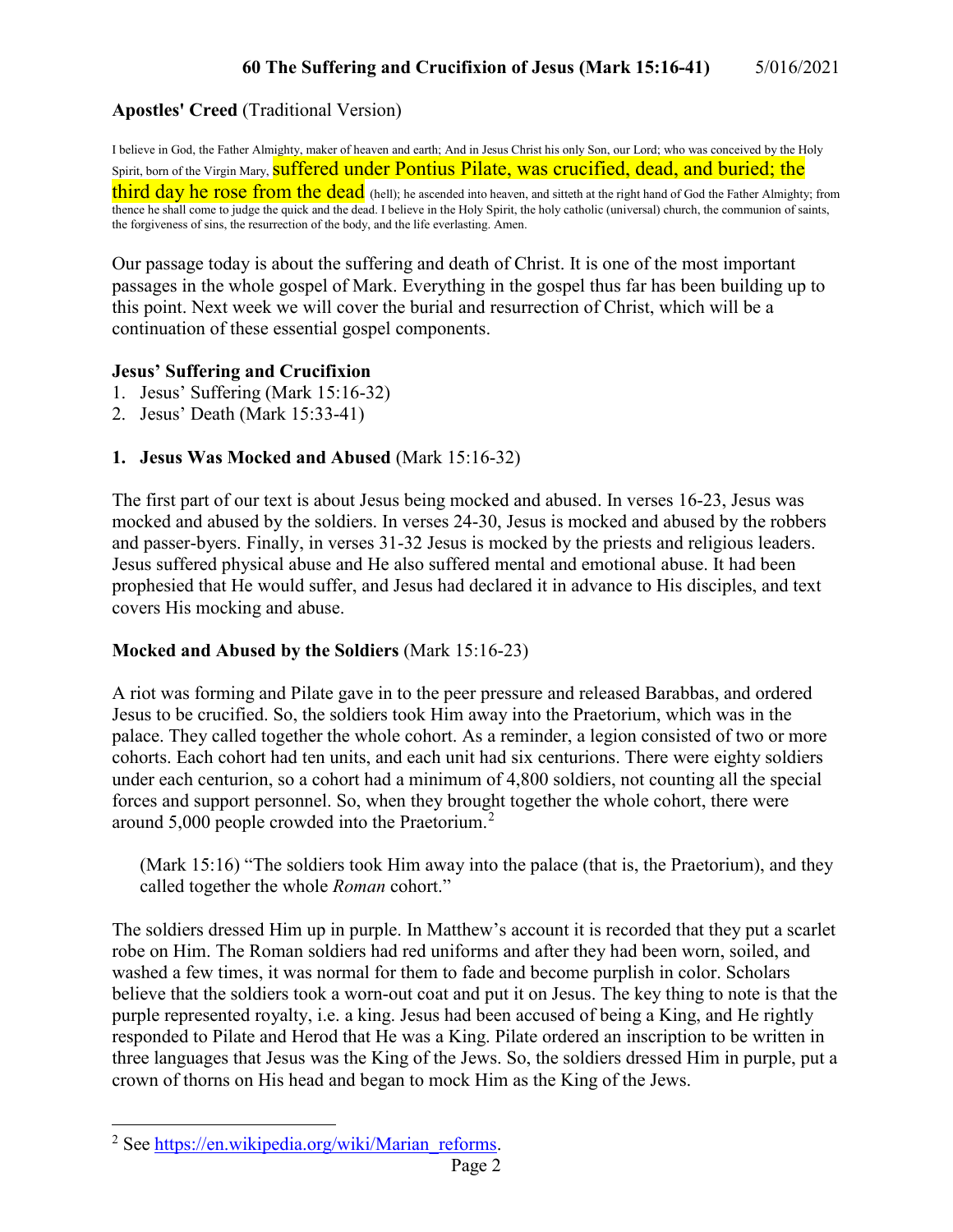(Mark 15:17-18) "They \*dressed Him up in purple, and after twisting a crown of thorns, they put it on Him; {18} and they began to acclaim Him, "Hail, King of the Jews!"

(Matt 27:28) "They stripped Him and put a scarlet robe on Him."

Scholars also say that this crown of thorns probably had long thorns and that as this crown of thorns was put on Him, it was pressed down causing excruciating pain. Matthew records that they took a reed and beat Him on the head. Every blow that they made with this reed caused these thorns to be pressed down further into His head. This was not just a mockery, but it was excruciating and painful physical abuse.

(Matt 27:29-30) "And after twisting together a crown of thorns, they put it on His head, and a reed in His right hand; and they knelt down before Him and mocked Him, saying, "Hail, King of the Jews!" {30} They spat on Him, and took the reed and *began* to beat Him on the head."

The soldiers kept beating His head with this reed and spitting on Him. Spitting was considered the most shameful thing you could do to a person. If you recall in the Old Testament when a man refused to take in his brother's widow and raise up a child in his name, the widow was to remove His sandal and spit on him. It was a public display of shame. These soldiers are showing their disgust of Jesus and shaming Him.

(Mark 15:19) "They kept beating His head with a reed, and spitting on Him, and kneeling and bowing before Him."

(Deut 25:8-9) "Then the elders of his city shall summon him and speak to him. And *if* he persists and says, 'I do not desire to take her,' {9} then his brother's wife shall come to him in the sight of the elders, and pull his sandal off his foot and spit in his face; and she shall declare, 'Thus it is done to the man who does not build up his brother's house."

This is a reminder that Jesus took our shame. He had not sinned and there was nothing for Him to be ashamed of. He was made sin on our behalf that we might become the righteousness of God. In Isaiah 50:6, it was prophesied that the Messiah would give His back to those who strike Him, which happened when He was scourged. We also read that Jesus did not cover His face from humiliation and spitting. Jesus was abused, mocked, humiliated and spat upon in taking our punishment for us. We should be ever grateful that He took our shame.

(Is 50:6) "I gave My back to those who strike *Me,* And My cheeks to those who pluck out the beard; I did not cover My face from humiliation and spitting."

They beat His head and spit on Him, and they also kneeled and bowed before Him. It is customary to kneel and bow before kings and governors. It is a sign of respect and submission. In this case, it was just another act of mockery of Jesus, the King of the Jews. These same soldiers that knelt before Jesus and mocked Him will have another opportunity one day. In Philippians 2, Paul wrote that because Jesus had humbled Himself to the point of death on a cross that God highly exalted Him, and bestowed on Him the name above every name, "so that at the name of Jesus every knee will bow, of those who are in heaven and on earth and under the earth, and that every tongue will confess that Jesus Christ is Lord, to the glory of God the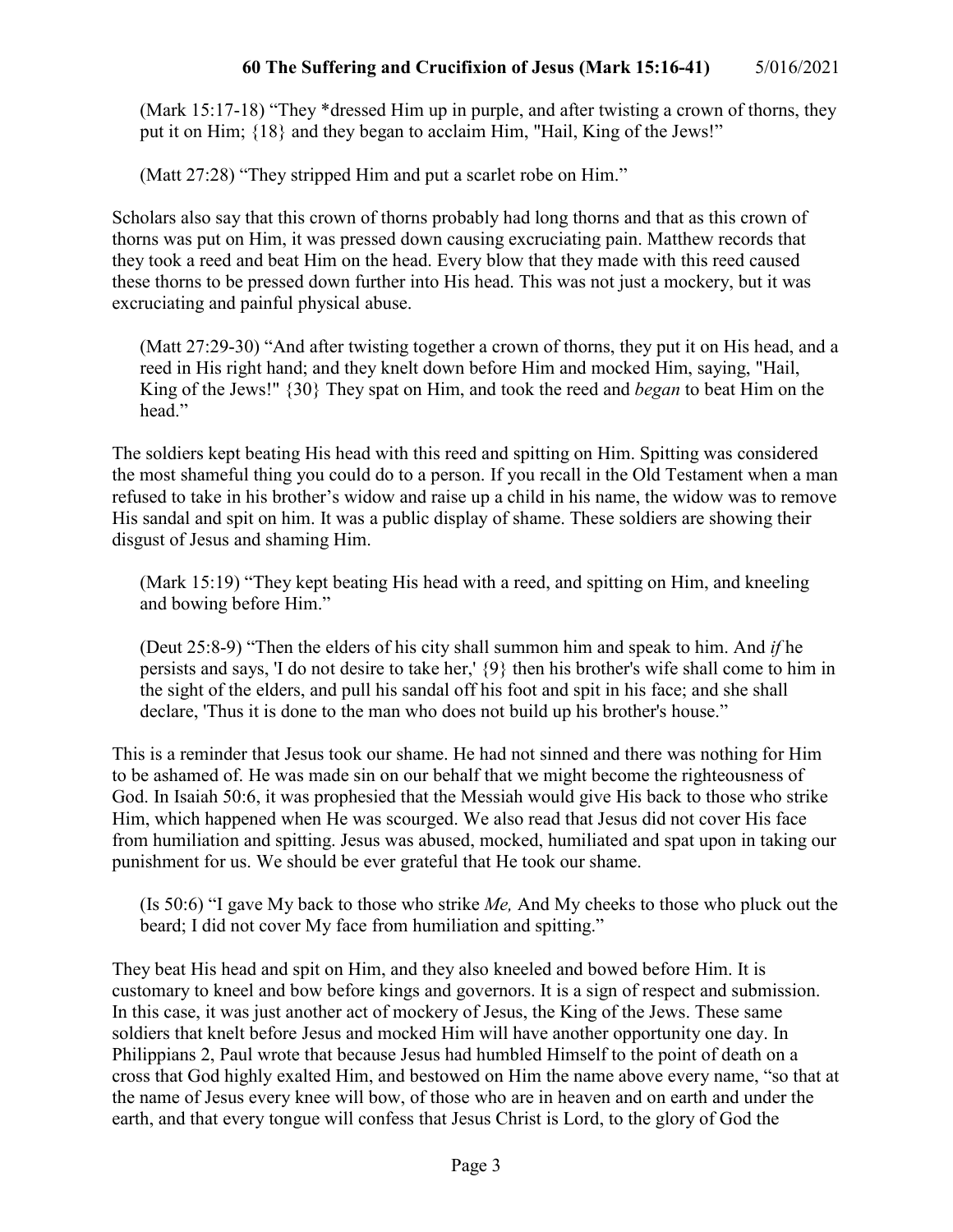Father." These soldiers will one day kneel and bow before Jesus again, but this time it will not be in mocking, but in a terrifying submission to Jesus, the Lord and King of Kings.

(Phil 2:9-11) "For this reason also, God highly exalted Him, and bestowed on Him the name which is above every name,  ${10}$  so that at the name of Jesus EVERY KNEE WILL BOW, of those who are in heaven and on earth and under the earth, {11} and that every tongue will confess that Jesus Christ is Lord, to the glory of God the Father."

After the soldiers had mocked Him they took the purple robe off Him and put His own garments on Him. Jesus had been scourged prior to this. There were rocks and steel barbs in the leather cords that were used to scourge prisoners. As a person was scourged pieces of flesh were ripped off the back and sides and it was a very painful and bloody event. Jesus had open wounds all over His back and sides. When the jacket was removed from Him all these open wounds and scabs were again opened up. The simple act of removing the purple robe was very painful. After putting Jesus' own garments on Him, they led Him out to crucify Him.

(Mark 15:20) "After they had mocked Him, they took the purple robe off Him and put His *own* garments on Him. And they \*led Him out to crucify Him."

The soldiers pressed into service a passer-by coming from the country. The soldiers had authority to do whatever they needed to do, so they could force anyone to do things for them. This power and authority was obviously abused by soldiers to gain all kinds of monetary, and immoral favors. They forced Simon of Cyrene into service. Cyrene is a city in northern Africa in eastern Libya. There were over 100,000 Jews living in Cyrene. They had been forced to move there under the reign of Ptolemy Soter between 323 BC and 285 BC. Simon had probably come to Jerusalem for the Feast of Passover. There were probably two to three million Jews from all over the world that had made the journey to Jerusalem for this feast.

(Mark 15:21) "They \*pressed into service a passer-by coming from the country, Simon of Cyrene (the father of Alexander and Rufus), to bear His cross."

Mark records that Simon is the father of Alexander and Rufus. We do not know anything about Alexander and Rufus. What we do know is that the readers of the gospel at that time knew these two men. There is a possibility that the Rufus that Paul mentions in his greetings in Romans 16:13 is the same Rufus. If so, Rufus became a prominent figure in the church in Rome. The forcing of Rufus' father into carrying the cross for Jesus by the Roman soldiers was a lifechanging event for them. They came to celebrate the Feast of Passover, and actually became participants of the fulfillment of the Feast with the sacrifice of Jesus, the Passover Lamb.

I want to make one more point about this before moving on. Jesus had a full day with His disciples. In the evening they had celebrated the Passover Meal. Then, they went to the Mount of Olives where Jesus told them that they would deny Him and fall away. Then, they went to Gethsemane, where Jesus prayed. Three times He came back and found them sleeping, and it is late in the night. Then, the religious leaders and soldiers showed up and Judas betrayed Him. They took Jesus to the High Priest. During all of this the rooster crowed after Peter had denied Jesus three times. That meant it was probably around four or five in the morning. Then, they took Jesus to a special session of the Sanhedrin Council. Then, they delivered Him to Pilate. Pilate investigated Him and then sent Him to Herod. Herod investigated Him and sent Him back to Pilate. Pilate had Jesus scourged and then brought Him before the crowds and asked them if they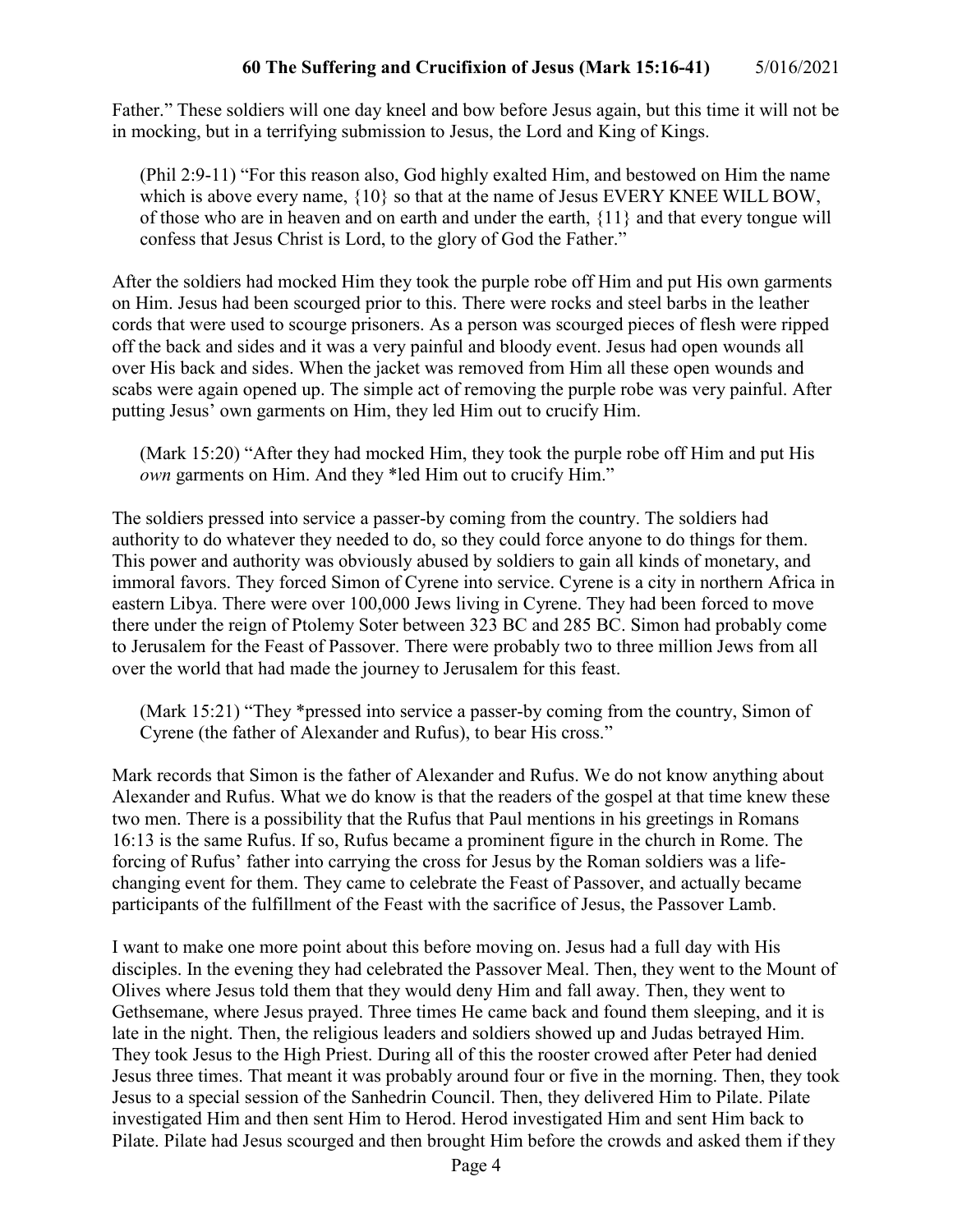wanted him to release Jesus. After being scourged, he was hoping that they would rectify the wrongdoing of the religious leaders because he knew they had Jesus arrested because of envy. Then, Jesus was given to the soldiers to crucify. Jesus has not slept in two days. He has been brutally scourged. He has lost a lot of blood and been beaten severely. Now, He is being required to carry the cross that He is to be crucified on. The crosses used by the Romans typically weighed over three hundred pounds, so it was extremely heavy. Sometimes the prisoners were only required to carry the crossbeam, which would have weighed about hundred pounds. Jesus was tired, hungry, severely beaten and abused, and He probably could not physically carry His cross very far. When He struggled or collapsed under the weight, the Roman soldiers needed to find another person to help Jesus carry the cross, and they forced Simon to do this.

They brought or led Jesus to the place called Golgotha, which means Place of a Skull. In Luke 23, the KJV says they came to the place which is called Calvary. Much of the KJV was translated from Latin sources rather than the original Greek texts. The Latin word for skull is calvarius or Calvary. So, when the KJV was translated they did not use the Hebrew name or translate; they simply transliterated it and said, Calvary. It was named Golgotha by the Jews because it had the appearance of a skull. There were two holes in the rock like eye sockets and another hole like the nose socket, so it became known as Golgotha, the place of a skull.

(Mark 15:22) "Then they \*brought Him to the place Golgotha, which is translated, Place of a Skull."

(Luke 23:33 KJV) "And when they were come to the place, which is called Calvary, there they crucified him, and the malefactors, one on the right hand, and the other on the left."

They tried to give Jesus wine mixed with myrrh, but Jesus did not take it. I have read different views on why the wine was mixed with myrrh. Some scholars say that the myrrh acted as a pain killer and it was a final act of compassion that was commonly extended to prisoners before putting them on the cross. The wine or sour vinegar with myrrh could also have a stupefying affect, which is probably why Jesus refused it. He was in full control of His faculties when He went to the cross.

(Mark 15: 23) "They tried to give Him wine mixed with myrrh; but He did not take it."

#### **Mocked by the Robbers and Passer-byers**

The soldiers then crucified Jesus and divided up His garments among themselves. It was normal to crucify the prisoners naked. So, they removed Jesus' under garments and hung Him on the cross naked. The significance of being naked is shame. They openly shamed the prisoners that were being crucified. Anyone looking on would witness the public shame and also the public punishment. It was to deter other people from violating the law or doing evil.

(Mark 15:24) "And they \*crucified Him, and \*divided up His garments among themselves, casting lots for them *to decide* what each man should take."

The soldiers divided up His garments among themselves. In John's account we read that they had a discussion about it and said, "Let us not tear it, but cast lots for it. John said this was to fulfill the Scripture, "They divided My outer garments among them, and for my clothing they cast lots." This is a reference to Psalm 22, where this had been prophesied.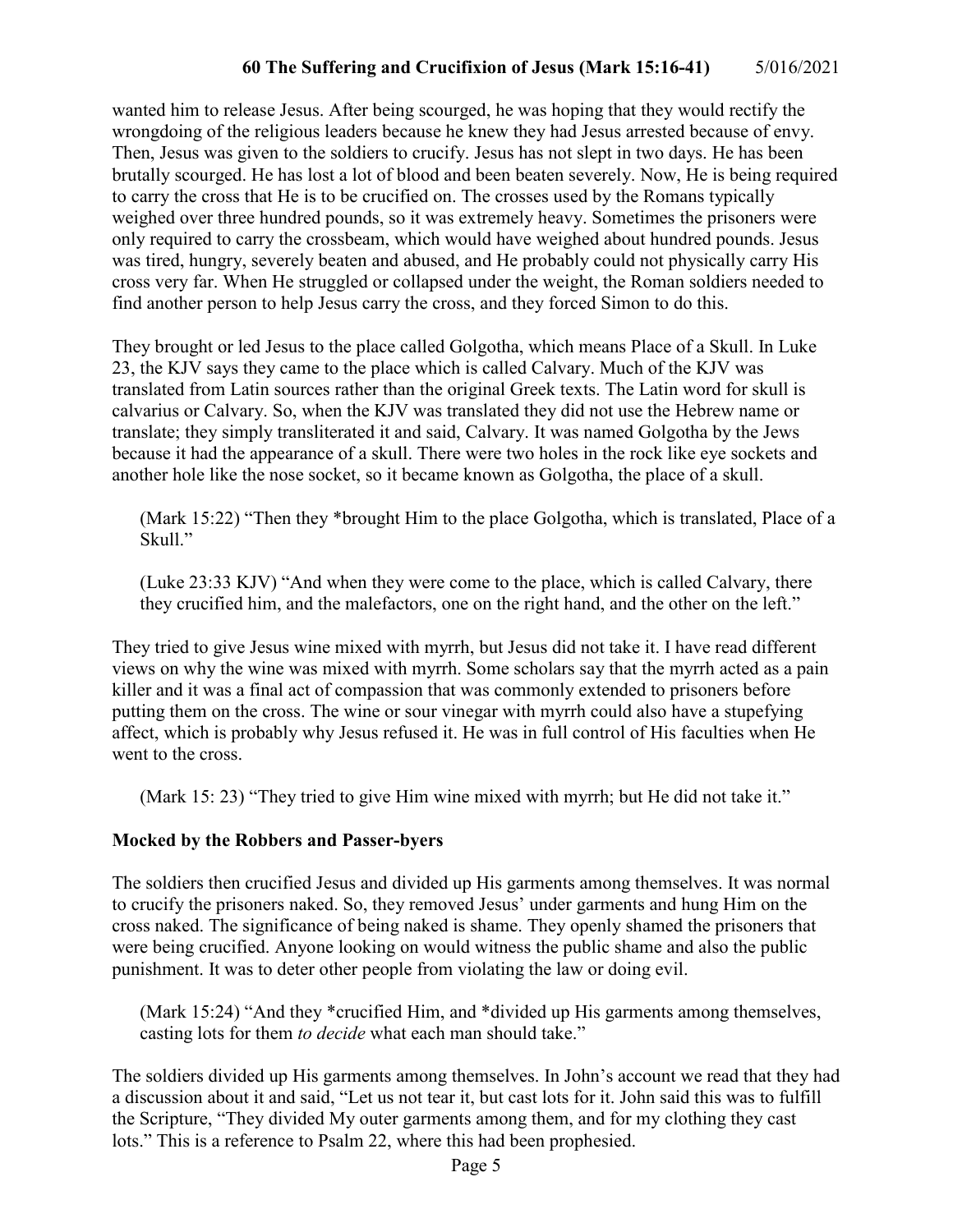(John 19:24-25) "So they said to one another, "Let us not tear it, but cast lots for it, *to decide* whose it shall be"; *this was* to fulfill the Scripture: "THEY DIVIDED MY OUTER GARMENTS AMONG THEM, AND FOR MY CLOTHING THEY CAST LOTS." {25} Therefore the soldiers did these things. But standing by the cross of Jesus were His mother, and His mother's sister, Mary the *wife* of Clopas, and Mary Magdalene."

(Ps 22:18) "They divide my garments among them, and for my clothing they cast lots."

It was the third hour when they crucified Him. The Jewish time begins at six in the morning, so the third hour is nine o'clock in the morning. There was an inscription under Him that read, "the King of the Jews." John recorded that Pilate had this inscription written in three languages, Hebrew, Latin, and Greek. Not everyone spoke Hebrew. Many of the soldiers would have known Latin or Greek, but not Hebrew. There were people from all over the known world at the Passover Feast, and Pilate had it written so that anybody there could read and understand it. The chief priests complained to Pilate about the inscription and wanted him to say that Jesus had claimed to be the King of the Jews, but Pilate answered, "What I have written I have written."

(Mark 15:25-26) "It was the third hour when they crucified Him. {26} The inscription of the charge against Him read, 'THE KING OF THE JEWS.'"

(John 19:19-22) "Pilate also wrote an inscription and put it on the cross. It was written, "JESUS THE NAZARENE, THE KING OF THE JEWS." {20} Therefore many of the Jews read this inscription, for the place where Jesus was crucified was near the city; and it was written in Hebrew, Latin *and* in Greek. {21} So the chief priests of the Jews were saying to Pilate, "Do not write, 'The King of the Jews'; but that He said, 'I am King of the Jews.'" {22} Pilate answered, "What I have written I have written."

They crucified two robbers with Him, one on His right and one on His left. This was to fulfill the prophecy in Psalm 22, where it says that "dogs have surrounded me, a band of evildoers has encompassed me." You will notice that in the NASB that I use that there are brackets around this verse, and are not found in the KJV. Older manuscripts do not include that verse. Scholars believe that this was a note added by the scribes that were making Latin copies, and it got included in the text. There is nothing unscriptural about this addition, as it is found in the Scriptures, in Psalm 22:16. We believe that the Bible is inerrant as it was given. Not every translation is inerrant. Some translations are better than others. The KJV is an excellent translation, but this is an example where they may have added something.

(Mark 15:27-28) "They crucified two robbers with Him, one on His right and one on His left. {28} [And the Scripture was fulfilled which says, "And He was numbered with transgressors."]"

(Ps 22:16-17) "For dogs have surrounded me; a band of evildoers has encompassed me; they pierced my hands and my feet. {17} I can count all my bones. They look, they stare at me;"

The people that were passing by were hurling abuse at Him. Remember that there were two to three million people in town for the Passover and the streets were full of people going here and there. Those passing by hurled abuse at Him, wagging their heads and saying, "Ha! You are going to destroy the temple and rebuild it in three days, save Yourself, and come down from the cross." They had obviously heard the false accusations by the religious leaders.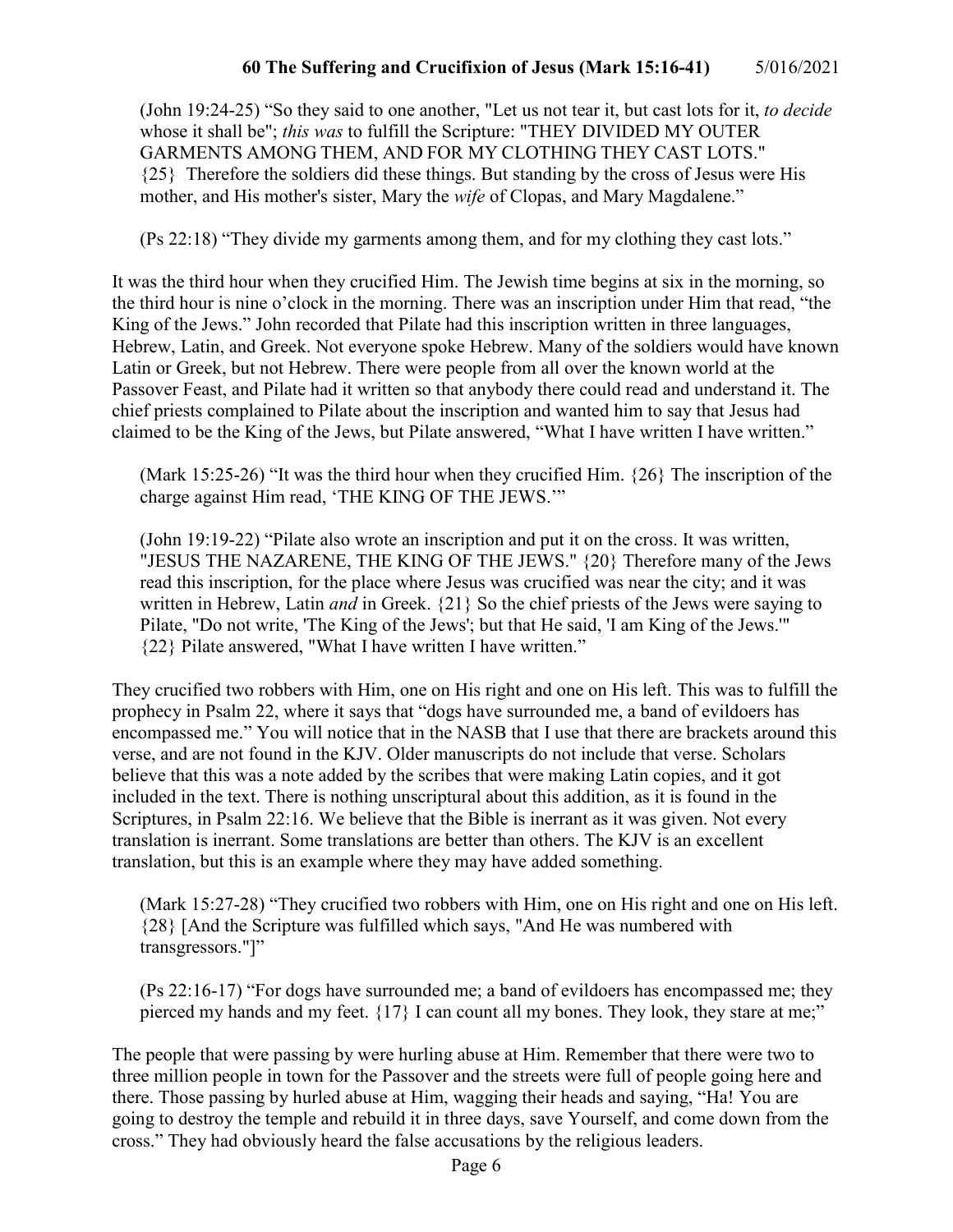In John 2, at the first cleansing of the temple, the Jews asked Him by what authority He was doing these things. Jesus had answered them, "Destroy this temple, and in three days I will raise it up." They had misinterpreted this and said, "It took forty-six years to build this temple, and will You raise it up in three days?" But, Jesus had been speaking about the temple of His body. He had actually prophesied to them what was going to happen three years later. They were going to destroy the temple of His body, and He was going to be raised from the dead in three days. His death and resurrection had been prophesied in detail, both in the Old Testament and in the New Testament.

(Mark 15:29-30) "Those passing by were hurling abuse at Him, wagging their heads, and saying, "Ha! You who *are going to* destroy the temple and rebuild it in three days, {30} save Yourself, and come down from the cross!"

(John 2:18-21) "The Jews then said to Him, "What sign do You show us as your authority for doing these things?" {19} Jesus answered them, "Destroy this temple, and in three days I will raise it up." {20} The Jews then said, "It took forty-six years to build this temple, and will You raise it up in three days?"  $\{21\}$  But He was speaking of the temple of His body."

### **Mocked and Insulted by the Priests and Scribes**

Jesus was mocked and physically abused by the soldiers. He was mocked by the passer-byers. In verses thirty-one and thirty-two, Jesus was mocked by the chief priests, scribes and the two robbers on either side of Him. In the same way, meaning the same way as the passer-byers. They mocked saying, "He saved others; He cannot save Himself. Let this Christ, the King of Israel, now come down from the cross, so that we may see and believe!" Jesus could have easily come down from the cross, but He had come specifically to die for our sins. Jesus was not doing what He willed, but was accomplishing the will of the Father. He had a cup to drink, and that was to die for our sins.

(Mark 15:31-32) "In the same way the chief priests also, along with the scribes, were mocking *Him* among themselves and saying, "He saved others; He cannot save Himself. {32} "Let *this* Christ, the King of Israel, now come down from the cross, so that we may see and believe!" Those who were crucified with Him were also insulting Him."

It was not just the religious leaders that were mocking Jesus. The two criminals on either side of Him were also insulting Jesus.

2. **Jesus' Death** (Mark 15:33-41)

Three hours later, at the sixth hour, darkness fell over the whole land until the ninth hour. From noon until three o'clock, there was darkness. In the brightest part of the day there was darkness over the whole land. This was a supernatural sign. God is light and in Him there is no darkness. But there was darkness over the land because the sins of the world, the darkness of the world was on Jesus on the cross.

(Mark 15:33) "When the sixth hour came, darkness fell over the whole land until the ninth hour."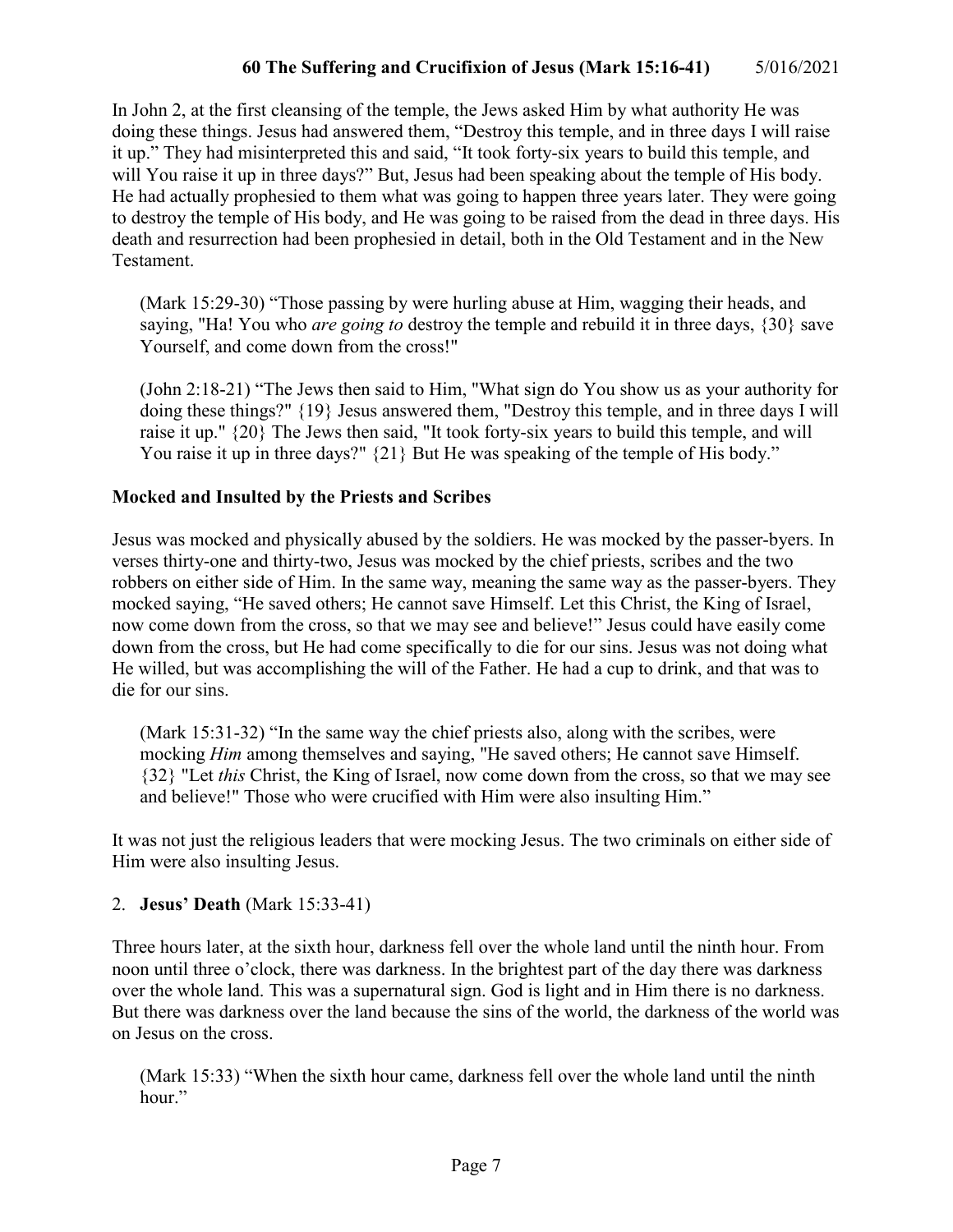Paul wrote that He who knew no sin was made sin on our behalf that we might become the righteousness of God in Him. This is where that was happening. The sinless Passover Lamb was taking away the sins of the world and it was supernaturally being displayed by the darkness that covered the land for these three hours.

(2 Cor 5:21) "He made Him who knew no sin *to be* sin on our behalf, so that we might become the righteousness of God in Him."

(John 1:29) "The next day he \*saw Jesus coming to him and \*said, "Behold, the Lamb of God who takes away the sin of the world!"

At the ninth hour, or three o'clock, Jesus cried out with a loud voice, "Eloi, Eloi, Lama Sabachthani," which is translated, "My God, My God, why have You forsaken Me?" Jesus had taken on the sins of the world, and He was separated from the Father while He was bearing our sins. Jesus and the Father were one, but at this moment, He and the Father had been separated by our sins, which Jesus was bearing on the cross.

(Mark 15:34) "At the ninth hour Jesus cried out with a loud voice, "ELOI, ELOI, LAMA SABACHTHANI?" which is translated, "MY GOD, MY GOD, WHY HAVE YOU FORSAKEN ME?"

The responses by people were quite varied. Some of the bystanders heard this and thought He was calling for Elijah. Jesus was not calling out to Elijah, but was calling out to God, the Father. Other bystanders thought He was calling out for something to drink and they rand got a sponge of sour wine, put it on a reed, and gave Him a drink. They said, "Let us see whether Elijah will come to take Him down." And after uttering a loud cry, Jesus breathed His last.

(Mark 15:34-37) "At the ninth hour Jesus cried out with a loud voice, "ELOI, ELOI, LAMA SABACHTHANI?" which is translated, "MY GOD, MY GOD, WHY HAVE YOU FORSAKEN ME?" {35} When some of the bystanders heard it, they *began* saying, "Behold, He is calling for Elijah." {36} Someone ran and filled a sponge with sour wine, put it on a reed, and gave Him a drink, saying, "Let us see whether Elijah will come to take Him down. {37} And Jesus uttered a loud cry, and breathed His last."

Another response that Mark records is the centurion who was standing right in front of Jesus. When Jesus breathed His last, he said, "Truly this man was the Son of God!" The centurion had no doubt seen many people crucified, but what he saw happen that day was like no other. The sky had darkened for three hours. Jesus had been mocked, beaten, spat upon, and crucified. He had suffered like no other man, and yet Jesus had not uttered one word.

(Mark 15:38-39) "And the veil of the temple was torn in two from top to bottom. {39} When the centurion, who was standing right in front of Him, saw the way He breathed His last, he said, "Truly this man was the Son of God!"

Peter said this about Jesus' actions during this suffering. He suffered and left an example for us to follow. When He was being reviled, He did not revile in return. While Jesus suffered by being mocked, beaten, slapped, scourged, spat upon, falsely accused, and crucified, Jesus had not uttered any threats. Jesus responded to all of this in a way that only the Son of God Himself could respond. The centurion saw this and declared, "Truly this man was the Son of God!"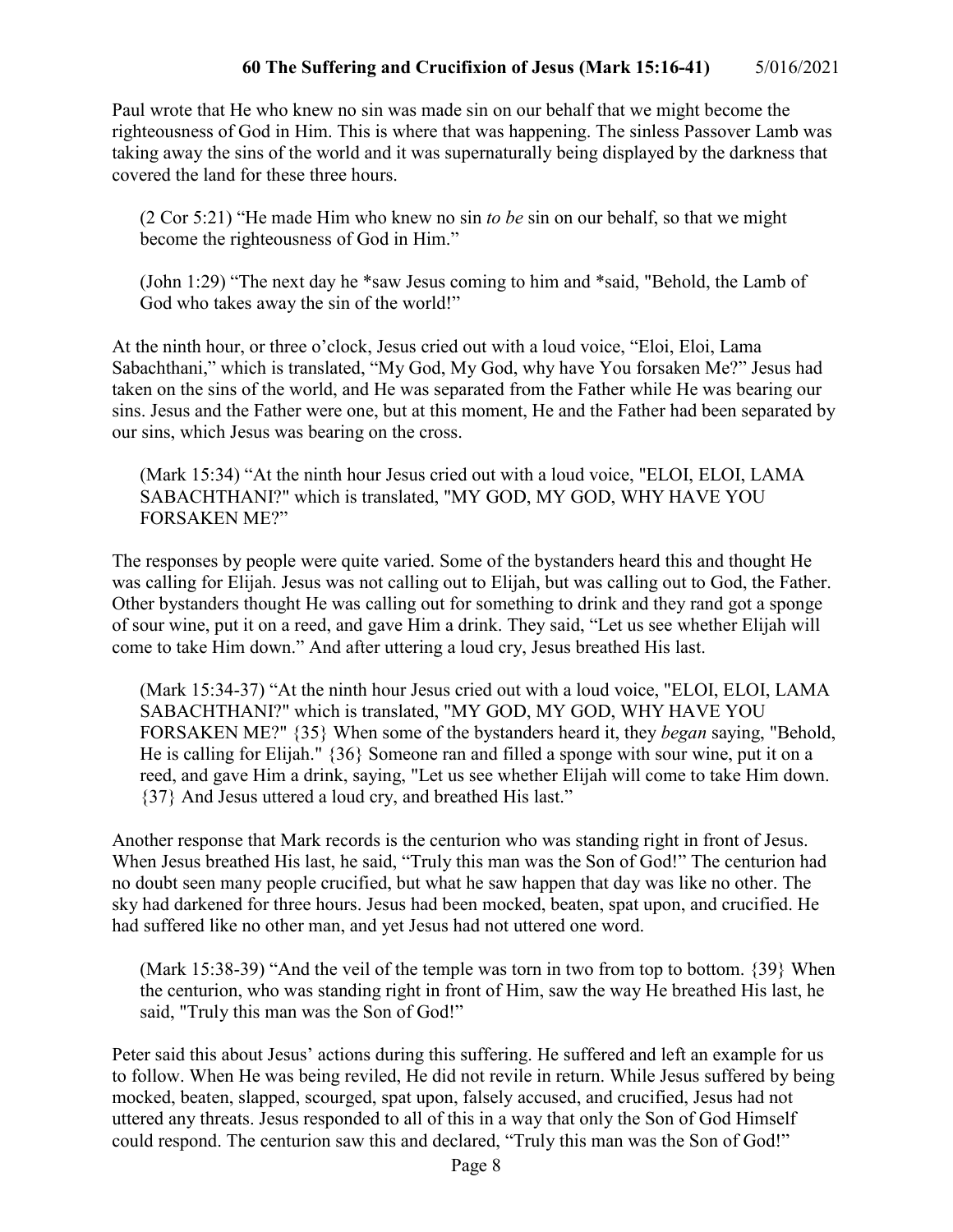(1 Pet 2:21-24) "For you have been called for this purpose, since Christ also suffered for you, leaving you an example for you to follow in His steps, {22} WHO COMMITTED NO SIN, NOR WAS ANY DECEIT FOUND IN HIS MOUTH; {23} and while being reviled, He did not revile in return; while suffering, He uttered no threats, but kept entrusting *Himself* to Him who judges righteously; {24} and He Himself bore our sins in His body on the cross, so that we might die to sin and live to righteousness; for by His wounds you were healed."

Mark recorded that the veil of the temple was torn in two from top to bottom. The thieves on the cross did not see this. The priests and scribes did not see this. The passer-byers did not see this. The centurion did not see this. The temple was not at Golgotha. This discovery was made later and people realized that it was rent at the same time that Jesus had breathed His last. This tidbit of information was given for our benefit. The high priest was allowed to go into the veiled area where the ark of the covenant was only once a year, and that was after making sacrifices for Himself. The significance of this was that Jesus had paid the price for our sins. There was no longer a need for the veil because we were made holy by the sacrifice that Jesus had just made. We now have access to the presence and glory of God at all times because of the one-time sacrifice that Jesus made. This is a huge benefit and blessing to us, that we can have intimacy and fellowship with the Father at all times.

This section ends with Mark telling us the names of some of the women who were looking on from a distance. Mary Magdalene, Mary the mother of James the Less and Joses, and Salome were there. These women had followed Jesus in Galilee and ministered to Him. The word minister simply means to serve. It is the Greek word, diakoneo (Strongs G1247), which means to wait upon, attend, or serve. We sometimes think that it was Jesus and His twelve apostles, but in fact there was a much larger group that went with them, and it included a number of women. Some of these women also contributed financially. Some probably prepared some meals. Some of them may have ministered to women in the crowds. Some of them may have ministered by praying and interceding. We don't have any specifics about the way that they ministered to Jesus. Mark also said that there were many other women who came up with Him to Jerusalem. In John's account we saw that Jesus' mother was also there, along with John. I would assume that Mary and Martha were also part of that group of other women. My question is where are all the men when Jesus is being crucified?

(Mark 15:40-41) "There were also *some* women looking on from a distance, among whom *were* Mary Magdalene, and Mary the mother of James the Less and Joses, and Salome. {41} When He was in Galilee, they used to follow Him and minister to Him; and *there were* many other women who came up with Him to Jerusalem."

## **Conclusion and Applications**

One of the many questions that I asked was why Jesus was mocked and abused? Why did He not just die on the cross? Why did He have to be beat, spat upon, scourged, mocked, and abused. I want to wrap up with three reasons that Christ had to suffer.

1. **Jesus suffered to fulfill all the prophecies.** He had to suffer to fulfill all the prophecies given by Moses. In the past few months we have seen how Jesus prophesied about His suffering. In Mark 8:31, He taught them that He must suffer many things and be rejected by the elders, chief priests, and scribes, and be killed, and after three days rise again. In Mark 9:12, He sold them that the Son of Man will suffer many things and be treated with contempt.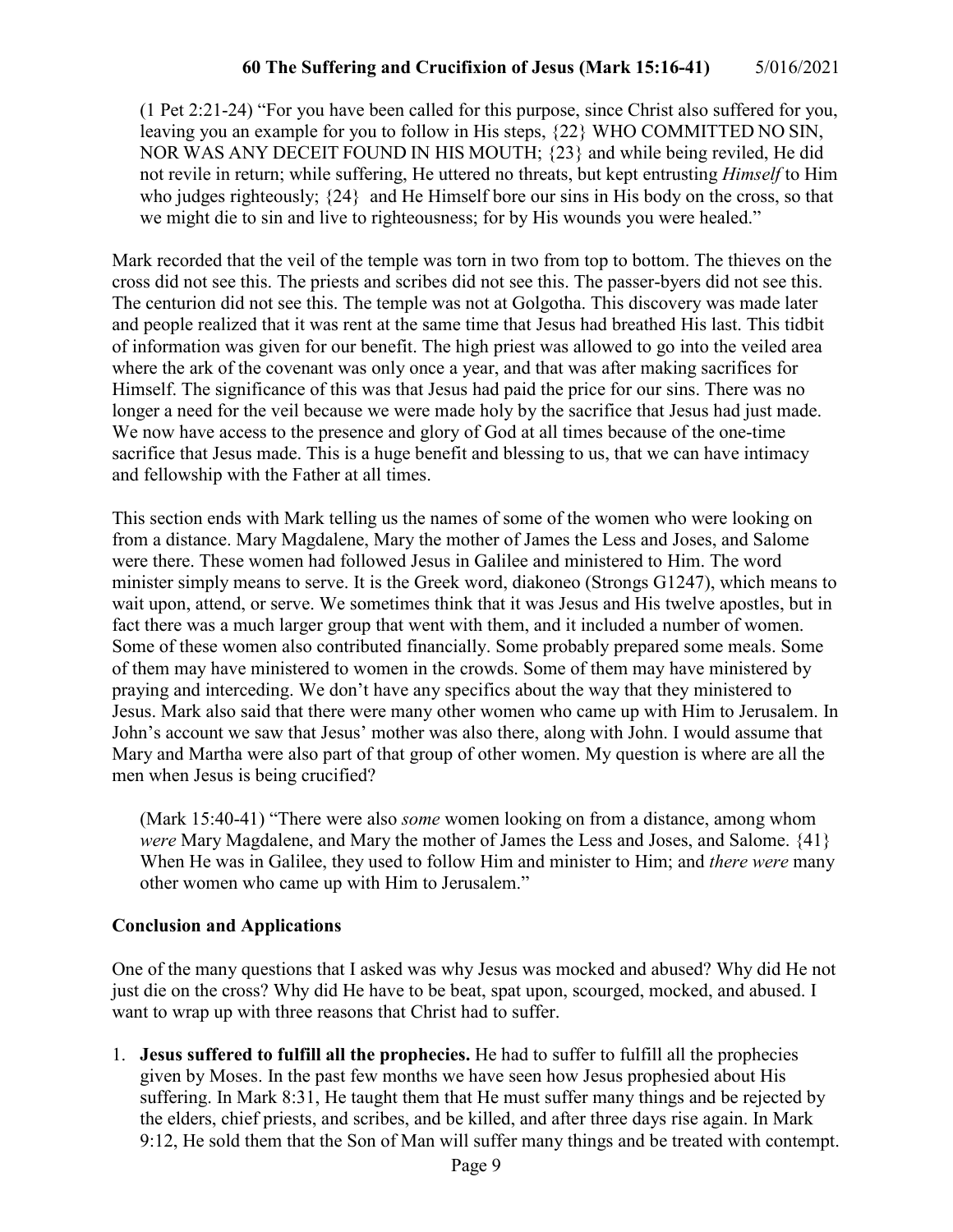In our passage today, Jesus was treated with contempt and suffered many things. We saw in our passage today how there were many prophecies about Jesus suffering. When God tells us that He is going to do something, we can bank on it happening.

(Mark 8:31) "And He began to teach them that the Son of Man must suffer many things and be rejected by the elders and the chief priests and the scribes, and be killed, and after three days rise again."

(Mark 9:12) "And He said to them, "Elijah does first come and restore all things. And *yet* how is it written of the Son of Man that He will suffer many things and be treated with contempt?"

In Luke 24:44-48, he gives a great explanation about these prophecies and why this needed to happen. He said that all things written about Jesus in the Law of Moses and the Prophets and Psalms had to be fulfilled. Then, Jesus explained that this needed to happen so that repentance for forgiveness of sins would be proclaimed in His name to all nations. Jesus suffered so that our sins would be forgiven, and the gospel would be preached to all nations. We have two takeaways. First, you can always trust God's promises. Hang on to them because God will fulfill His promises. Second, Jesus suffered so that the gospel would be preached. Let His suffering be an encouragement to all of us to preach the gospel to all men.

(Luke 24:44-48) "Now He said to them, "These are My words which I spoke to you while I was still with you, that all things which are written about Me in the Law of Moses and the Prophets and the Psalms must be fulfilled." {45} Then He opened their minds to understand the Scriptures, {46} and He said to them, "Thus it is written, that the Christ would suffer and rise again from the dead the third day, {47} and that repentance for forgiveness of sins would be proclaimed in His name to all the nations, beginning from Jerusalem. {48} "You are witnesses of these things."

2. **Jesus suffered as an example for us.** The second reason that Jesus suffered was to leave an example for all of us to follow. We are all going to suffer, and Jesus was an example of how to suffer. He did not revile or threaten, but kept entrusting Himself to the Father. (1 Peter 2:21-25) When you and I suffer, it should not be for wrong-doing, but for righteousness. And when we suffer, we should not revile or threaten. Instead, we should entrust ourselves to God who judges righteously. We live in a day where many believe that Christians are not disciplined. Many believe that there will be no suffering. Many believe that if you are in right standing with God you are only going to be blessed. The fact is that many will suffer and Jesus suffered to be an example for us how to suffer.

(1 Pet 2:21-23) "For you have been called for this purpose, since Christ also suffered for you, leaving you an example for you to follow in His steps, {22} WHO COMMITTED NO SIN, NOR WAS ANY DECEIT FOUND IN HIS MOUTH; {23} and while being reviled, He did not revile in return; while suffering, He uttered no threats, but kept entrusting *Himself* to Him who judges righteously;"

3. **Jesus suffered to put an end to sin.** Jesus suffered because He bore our sins on the cross. In 1 Peter 2:24, Peter added that He did this so that we might die to sin ad to live to righteousness. In 1 Peter 4:1-2, he wrote that "since Christ has suffered in the flesh, arm yourselves also with the same purpose, because he who has suffered in the flesh has ceased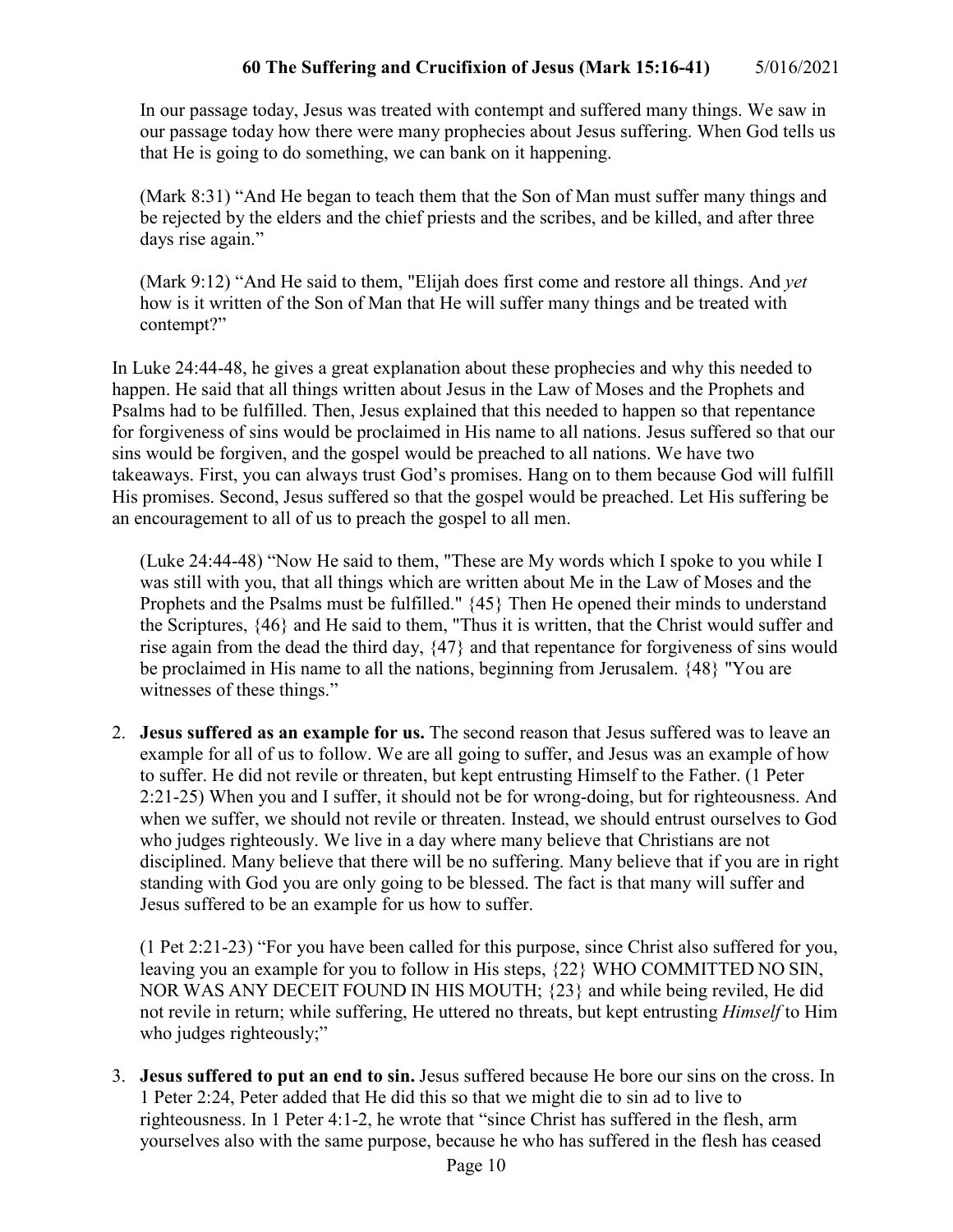from sin." God wants us to live righteous and holy lives, and Jesus' suffering is a reminder for us to live holy lives. God's will is for us is to live the rest of the time in the flesh no longer for the lusts of men, but the will of God.

(1 Peter 2:24) "and He Himself bore our sins in His body on the cross, so that we might die to sin and live to righteousness; for by His wounds you were healed.

(1 Peter 4:1-2) "Therefore, since Christ has suffered in the flesh, arm yourselves also with the same purpose, because he who has suffered in the flesh has ceased from sin, {2} so as to live the rest of the time in the flesh no longer for the lusts of men, but for the will of God."